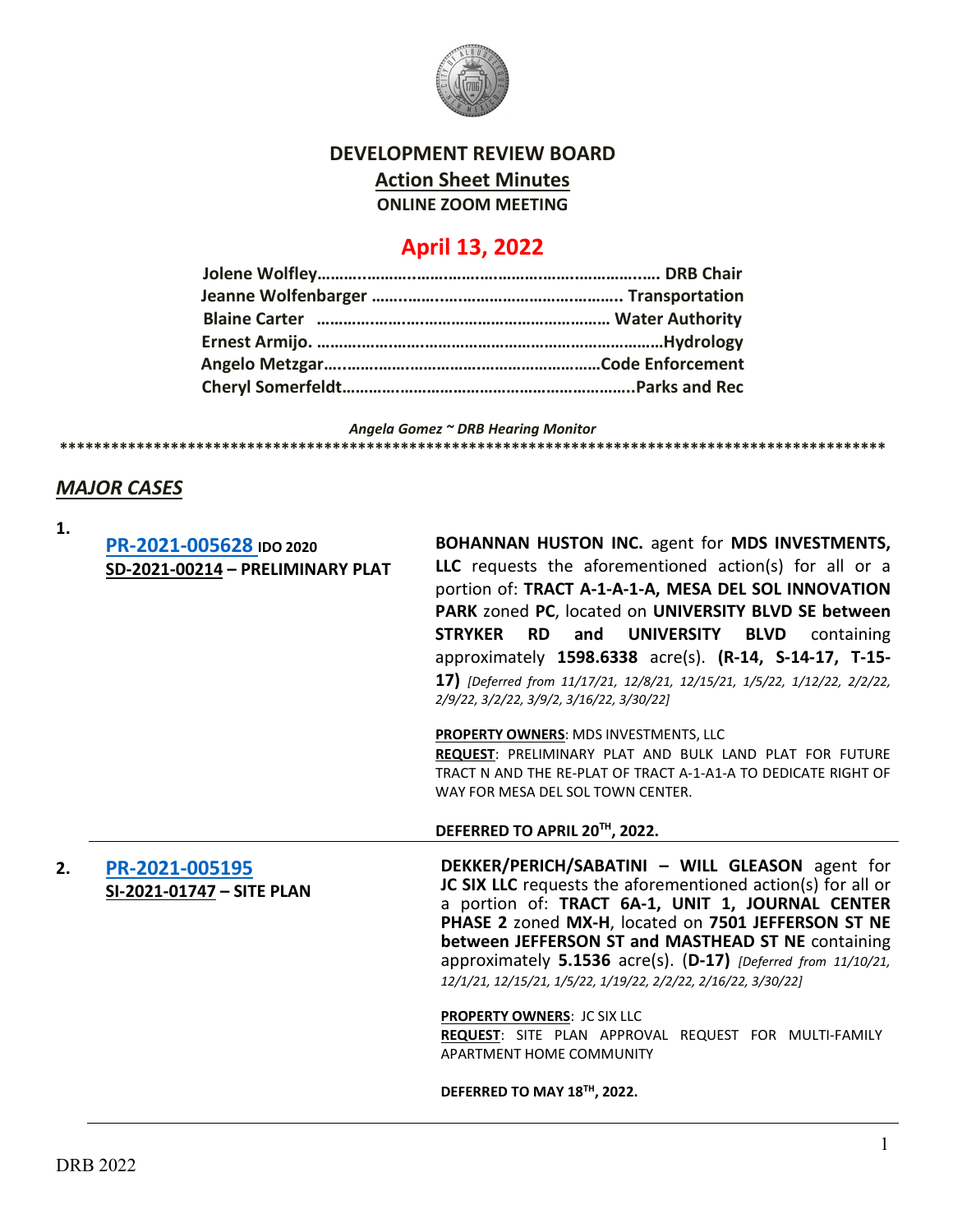| DDB 2022 |  |
|----------|--|

| PR-2018-001398<br>SD-2021-00242 - PRELIMINARY PLAT<br>VA-2021-00447- SIDEWALK WAIVER<br>SD-2021-01966 - EPC FINAL SITE PLAN<br><b>SIGN OFF</b> | JAG PLANNING & ZONING/JUANITA GARCIA agent for<br>DARRYL CHITWOOD - ECO GREEN BUILDING requests the<br>aforementioned action(s) for all or a portion of: TRACT B,<br>LANDS OF ELLA G. ROSSITER zoned PD, located on 704<br>GRIEGOS RD NW between 7TH ST NW and 9th ST NW<br>containing approximately 0.75 acre(s). (F-14) [Deferred from<br>12/15/12, 1/5/22, 1/26/22, 2/16/22, 3/2/22, 3/16/22, 3/30/22] |
|------------------------------------------------------------------------------------------------------------------------------------------------|-----------------------------------------------------------------------------------------------------------------------------------------------------------------------------------------------------------------------------------------------------------------------------------------------------------------------------------------------------------------------------------------------------------|
|                                                                                                                                                | <b>PROPERTY OWNERS: DARRYL CHITWOOD</b><br><b>REQUEST: PRELIMINARY PLAT, SIDEWALK WAIVER</b>                                                                                                                                                                                                                                                                                                              |
|                                                                                                                                                | DEFERRED TO APRIL 27™, 2022.                                                                                                                                                                                                                                                                                                                                                                              |

**4. [PR-2021-005984](http://data.cabq.gov/government/planning/DRB/PR-2021-005984/DRB%20Submittals/) SD-2022-00014 – VACATION OF RIGHT OF WAY**

**3.**

**JAG PLANNING & ZONING, LLC/JUANITA GARCIA** agent for **VICTOR WUAMETT/HERREN-OPHIR** requests the aforementioned action(s) for all or a portion of: **LOT B-1, LOT A-1 & LOT 11 BLOCK 9, RIDGE PARK ADDITION** zoned **MX-L**, located at **2109-2111 SAN MATEO BLVD NE between INDIAN SCHOOL NE and HAINES NE** containing approximately **0.4017** acre(s). **(J-17)** *[Deferred from 3/9/22, 3/30/22]*

**PROPERTY OWNERS**: HERRIN-OPHIR LLC **REQUEST**: VACATE A PORTION OF SAN MATEO BOULEVARD

**DEFERRED TO APRIL 27TH, 2022.**

**5. [PR-2021-005439](http://data.cabq.gov/government/planning/DRB/PR-2021-005439/DRB%20Submittals/) SD-2022-00027 – PRELIMINARY PLAT MODULUS ARCHITECTS, INC. & LAND USE PLANNING** agent for **DEEPESH KHOLWADWALA C/O SUN CAPITAL HOTEL** requests the aforementioned action(s) for all or a portion of: **LT 2-A-1-B-2-B-2, 2-A-1-B-2-B-3, 3-A-1-A, ABQ WEST UNIT 2,** zoned **MX-M**, located on **HIGH ASSETS WAY between PASEO DEL NORTE NW and EAGLE RANCH RD NW** containing approximately **4.079** acre(s). (**C-13)** *[Deferred from 3/16/22, 3/30/22]*

**PROPERTY OWNERS**: ZIA TRUST INC CUSTODIAN SHAFFER JASON A IRA **REQUEST**: SUBDIVIDE 3 EXISTING PARCESL INTO 2 TRACTS, VACATE EXISTING PRIVATE ACCESS, DRAINAGE, SIDEWALK AND UTILITY EASEMENTS, GRANT CROSS LOT DRAINAGE EASEMENT

**DEFERRED TO MAY 4TH, 2022.**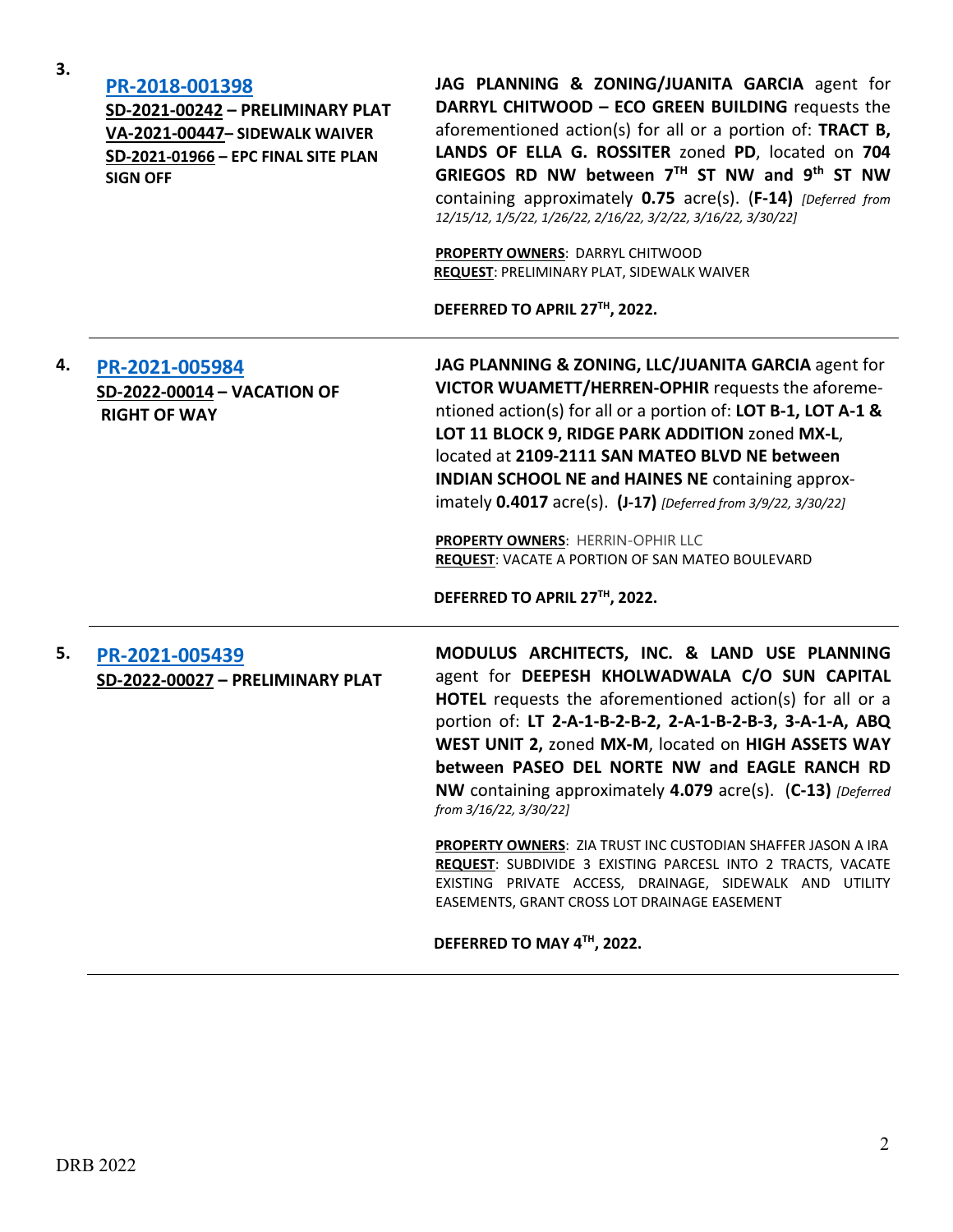#### **6. [PR-2022-0006630](http://data.cabq.gov/government/planning/DRB/PR-2022-006630/DRB%20Submittals/PR-2022-006630_April_13_2022_Supp/)**

**SD-2022-00024 – VACATION OF PUBLIC EASEMENT SD-2022-00025 – PRELIMINARY/FINAL PLAT VA-2022-00065 – SIDEWALK WAIVER**

**ALDRICH LAND SURVEYING** agent for **CARMEN SANDOVAL** requests the aforementioned action(s) for all or a portion of: **LOT 17, OXBOW VILLAGE** zoned **R-1D**, located **at 3809 OXBOW VILLAGE LN NW** containing approximately **0.2240** acre(s). (**G-11)** *[Deferred from 3/2/22, 3/16/22, 3/30/22]*

**PROPERTY OWNERS**: SANDOVAL CARMEN **REQUEST**: VACATE PORTION OF REMAINING ABCWUA PUBLIC SANITARY SEWER AND WATERLINE EASEMENT

**DEFERRED TO APRIL 27TH, 2022.**

# **[PR-2021-006336](http://data.cabq.gov/government/planning/DRB/PR-2021-006336/DRB%20Submittals/) SI-2021-02091 – SITE PLAN**

**TIERRA WEST, LLC - VINCE CARRICA** agent for **DENNIS ROMERO** requests the aforementioned action(s) for all or a portion of: **LOT 1, BLOCK 3 TOWN OF ATRISCO GRANT**  zoned **NR-BP**, located on **10320 CENTRAL AVE SW between CENTRAL AVE and SUNSET GARDENS** containing approximately **4.0** acre(s). (**L-08)** *[Deferred from 1/5/22, 1/19/22, 1/26/22, 3/2/22, 3/9/22, 3/30/22]*

**PROPERTY OWNERS**: DENNIS ROMERO **REQUEST**: DRB SITE PLAN FOR SELF STORAGE FACILITY

**DEFERRED TO APRIL 27TH, 2022.**

### *MINOR CASES*

**7.**

**8. [PR-2019-003092](http://data.cabq.gov/government/planning/DRB/PR-2019-003092/DRB%20Submittals/) SD-2022-00009 – PRELIMINARY/FINAL PLAT**

**TIERRA WEST, LLC** agent for **SWCW LLC** requests the aforementioned action(s) for all or a portion of: **LOT 9-A REPLAT OF LOTS 9 & 10, BLOCK 32, RIDGECREST ADDITION**  zoned **MX-M**, located at **1425 SAN MATEO BLVD between SAN MATEO BLVD and GIBSON BLVD** containing approximately **0.28** acre(s). **(L-17)** *[Deferred from 2/2/22, 2/16/22, 3/2/22, 3/9/22, 3/30/224/6/22]*

**PROPERTY OWNERS**: SWCW LLC **REQUEST**: MINOR PRELIMINARY/FINAL PLAT REVIEW

**DEFERRED TO APRIL 20TH, 2022.**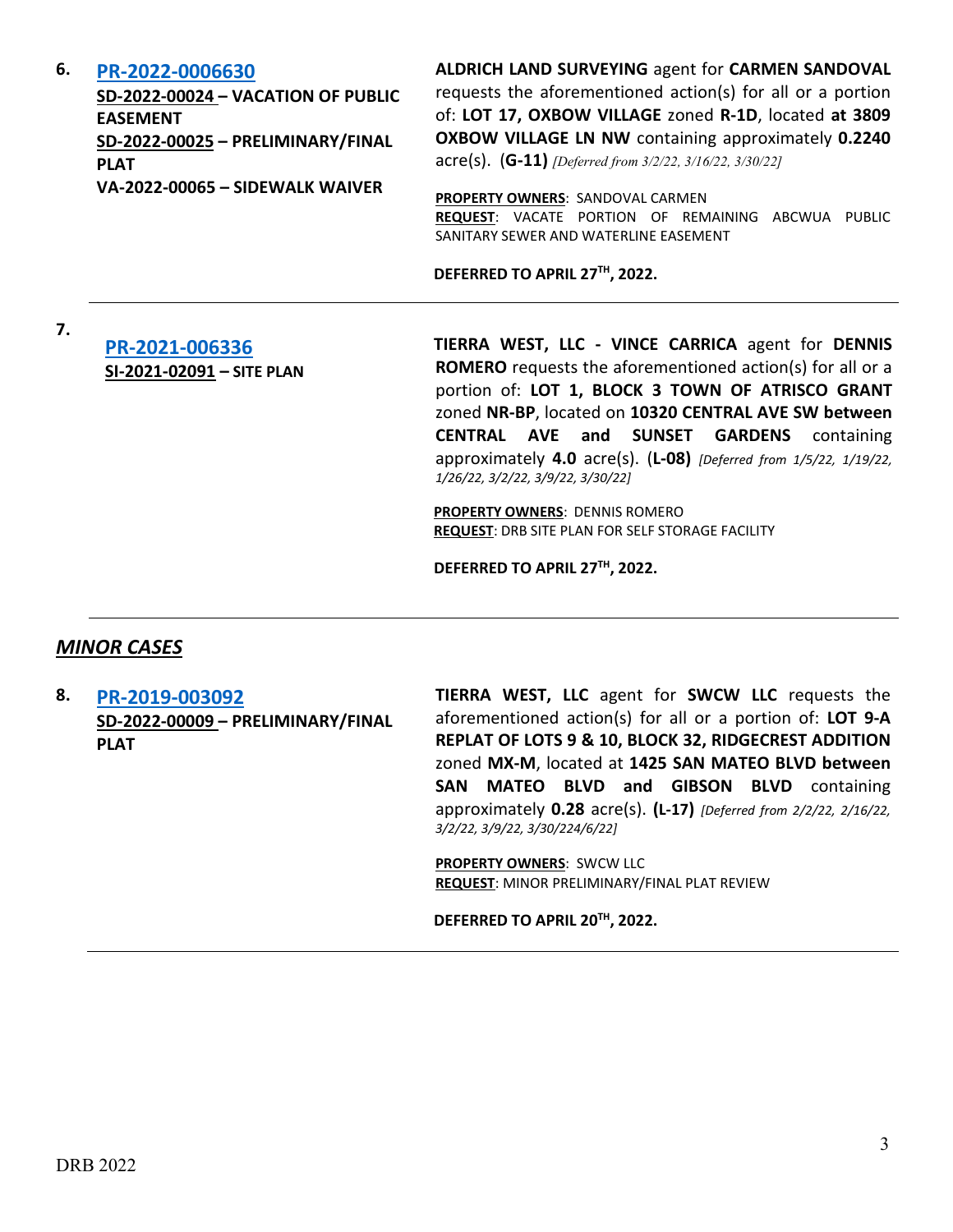| 9.  | PR-2022-006762<br>SD-2022-00043 - PRELIMINARY/FINAL<br><b>PLAT</b>                                       | ALDRICH LAND SURVEYING - TIM ALDRICH agent for<br>STEVEN R. CHAMBERLIN AND SUSAN CHAMBERLIN<br>requests the aforementioned action(s) for all or a portion<br>of: LOT 2, ALVARADO GARDENS zoned R-A, located at 2217<br>MATTHEW AVE NW between HARVEST LANE NW and<br><b>CORIANDA CT NW</b> containing approximately 0.5327<br>acres(s). (G-13) [Deferred from 3/30/22]<br>PROPERTY OWNERS: CHAMBERLIN STEVEN R & SUSAN<br>REQUEST: DIVIDE LOT 24 INTO 2 TRACTS, GRANT PRIVATE ACCESS<br>EASEMENT, PRIVATE SANITARY SEER AND WATER SERVICE EASEMENT<br>AND PUBLIC UTILITY EASEMENT<br>DEFERRED TO APRIL 27TH, 2022. |
|-----|----------------------------------------------------------------------------------------------------------|--------------------------------------------------------------------------------------------------------------------------------------------------------------------------------------------------------------------------------------------------------------------------------------------------------------------------------------------------------------------------------------------------------------------------------------------------------------------------------------------------------------------------------------------------------------------------------------------------------------------|
| 10. | PR-2019-002874<br>SD-2022-00059 - EXTENSION OF<br><b>INFRASTRUCTURE IMPROVEMENTS</b><br><b>AGREEMENT</b> | <b>BRAD ALLEN</b> requests the aforementioned action(s) for all<br>or a portion of: TRACTS A THRU C, COTTONWOOD POINTE<br>zoned MX-L, located at 9651 IRVING BLVD between<br>IRVING BLVD and EAGLE RANCE RD NW containing<br>approximately 6.7675 acre(s). (B-13)<br>PROPERTY OWNERS: EAGLE VISTA LLC ATTN: BRAD B ALLEN<br><b>REQUEST: EXTENSION OF INFRASTRUCTURE IMPROVEMENTS</b><br>AGREEMENT<br>DEFERRED TO APRIL 20TH, 2022.                                                                                                                                                                                 |
| 11. | PR-2021-006366<br>SD-2022-00060 - AMENDMENT TO<br><b>INFRASTRUCTURE LIST</b>                             | MODULUS ARCHITECTS & LAND USE PLANNING agent for<br>7B BUILDING AND DEVELOPMENT/VIA REAL ESTATE<br>requests the aforementioned action(s) for all or a portion<br>of: LOT 1 TRACT 112-A-2, BLOCK 2, DOUGLAS MACARTHUR<br>SUBDIVISION zoned MX-M, located at 5307 4TH ST NW<br>between 4TH ST NW and DOUGLAS MACARTHUR RD NW<br>containing approximately 1.4319 acre(s). (F-14)                                                                                                                                                                                                                                      |
|     |                                                                                                          | <b>PROPERTY OWNERS: MARTINEZ PROPERTY HOLDINGS LLC</b><br><b>REQUEST: AMENDMENT TO APPROVED INFRASTRUCTURE LIST</b><br>IN THE MATTER OF THE AFOREMENTIONED APPLICATION,<br>BEING IN COMPLIANCE WITH ALL APPLICABLE REQUIREMENTS<br>OF THE DPM AND THE IDO, THE DRB HAS APPROVED THE<br>AMENDED INFRASTRUCTURE LIST.                                                                                                                                                                                                                                                                                                |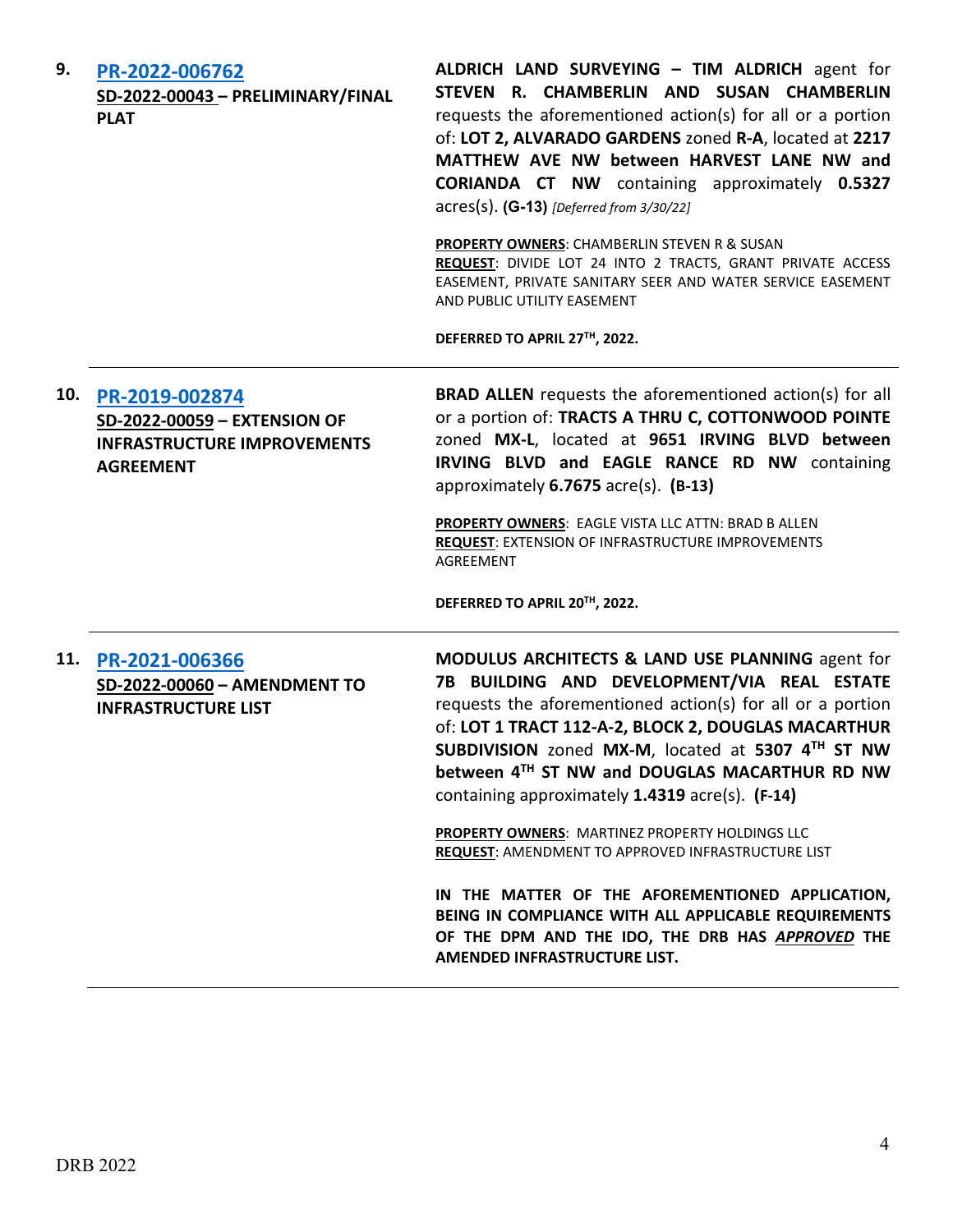**12. [PR-2021-005089](http://data.cabq.gov/government/planning/DRB/PR-2021-005089/DRB%20Submittals/)  SD-2022-00037 – PRELIMINARY/FINAL PLAT**

**SUPREME INVESTMENTS, LLC** requests the aforementioned action(s) for all or a portion of: **LOT 2, PLAT OF FAITH ADDITION** zoned **MX-T**, located at **4700 EUBANK BLVD NW between OSUNA RD. and LAGRIMA DE ORO RD** containing approximately **2.3467** acre(s). **(F-21)** *[Deferred from 3/9/22, 3/30/22]* 

**PROPERTY OWNERS**: LUCERO STEVE & HOPE **REQUEST**: SUBDIVIDE EXISTING PARCEL INTO TWO TRACTS

**DEFERRED TO APRIL 20TH, 2022.**

**13.**

**[PR-2021-005009](http://data.cabq.gov/government/planning/DRB/PR-2021-005009/DRB%20Submittals/) IDO 2019 SD-2021-00091 – PRELIMINARY/ FINALPLAT**

**WAYJOHN SURVEYING INC.** agent(s) for **BLAKES LOTA BURGER LLC** request(s) the aforementioned action(s) for all or a portion of **PARCELS 6 THRU 10, ATRISCO BUSINESS PARK** zoned **MX-M**, located at **NE Corner of COORS BLVD and FORTUNA ROAD**, containing approximately **1.3523** acre(s). **(J-10)** *[Deferred from 5/19/21, 7/14/21, 8/4/21, 8/18/21, 10/20/21, 12/1/21, 1/5/22. 2/2/22, 2/16/22, 3/2/22, 3/16/22, 3/30/22]*

**PROPERTY OWNERS**: BLAKE'S LOTABURGER **REQUEST**: COMBINE 5 LOTS INTO ONE LOT

**DEFERRED TO MAY 11TH, 2022.**

#### *SKETCH PLATS*

**14. [PR-2019-002485](http://data.cabq.gov/government/planning/DRB/PR-2019-002485/DRB%20Submittals/PR-2019-002485_April_13_2022%20(Sketch)/SK_PLT%20submittal%20ALL.pdf) PS-2022-00050 – SKETCH PLAT** **WILSON & COMPANY / PAT JARAMILLO** agent for **ALBUQUERQUE PUBLIC SCHOOLS** requests the aforementioned action(s) for all or a portion of: **PORTION OF SAN MATEO PLACE NE ROW,** located on **SAN MATEO PL NE between CUTLER AVE NE and I-40** containing approximately **0.3948** acre(s). **(H-17)** 

**PROPERTY OWNERS**: **REQUEST**: RIGHT OF WAY VACATION

**THE SKETCH PLAT WAS REVIEWED AND COMMENTS PROVIDED**